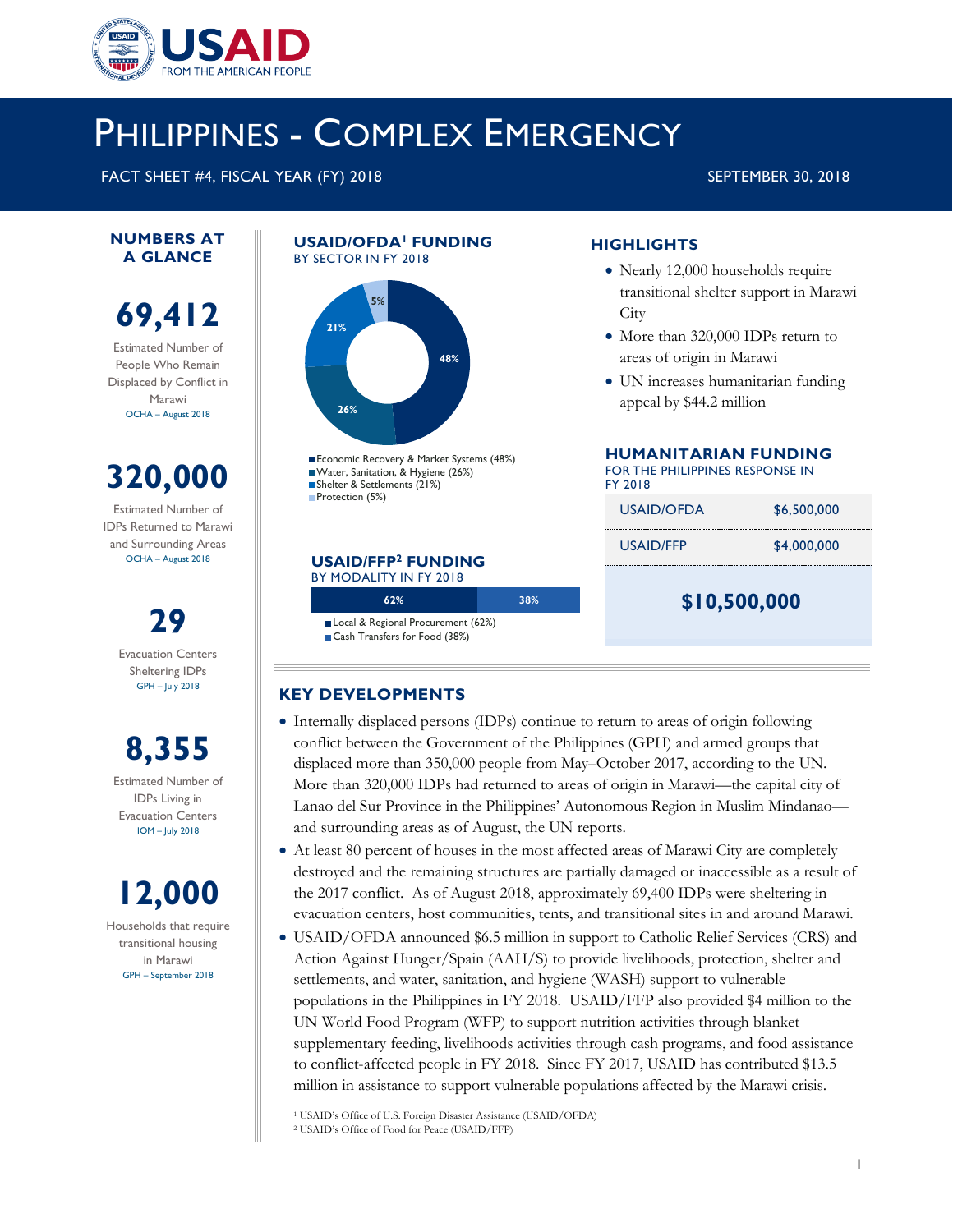#### **POPULATION DISPLACEMENT AND HUMANITARIAN ACCESS**

- As of July, more than 320,000 IDPs had returned to areas of origin in Marawi and surrounding areas, the UN Office for the Coordination of Humanitarian Affairs (OCHA) reports. Approximately 85 percent of the remaining 69,400 individuals who are displaced are living with host communities in Lanao del Sur Province, Lanao del Norte Province, and areas around Marawi.
- In mid-June, the Armed Forces of the Philippines (AFP) clashed with the Islamic State of Iraq and Syria (ISIS)-affiliated Maute Group in Lanao del Sur's Pagawayan and Tubaran municipalities, displacing approximately 11,600 individuals. Following the conflict, the AFP restricted humanitarian access for all non-governmental organizations (NGOs) in Pagawayan and neighboring municipalities. Despite these restrictions, local authorities provided affected populations with food assistance and emergency relief items, and IDPs had begun returning to affected areas by mid-July. Also in mid-June, the AFP attacked elements of the ISIS-affiliated Bangsamoro Islamic Freedom Fighters in Maguindanao Province, displacing more than 15,000 people. In response, USAID/OFDA partner AAH/S distributed hygiene kits, water containers, and water treatment supplies to approximately 2,000 individuals in Maguindanao.

#### **LIVELIHOODS AND SHELTER AND SETTLEMENTS**

- Officials estimate that at least 80 percent of houses in the most affected areas of Marawi are completely destroyed, with the remaining shelters partially damaged or inaccessible. According to the GPH, nearly 12,000 households displaced from Marawi require transitional shelter assistance; the GPH anticipates requiring approximately 3–5 years to complete all Marawi reconstruction activities. To date, the GPH has constructed more than 1,000 transitional shelters and is in the process of constructing an additional 600 shelters. Marawi City authorities are developing two new transitory sites in Marawi's Boganga and Mipaga *barangays*—the smallest administrative division in the Philippines—for approximately 1,500 households currently sheltering at eight evacuation centers in Lanao del Norte, the GPH reports.
- USAID/OFDA partner CRS is constructing 400 transitional shelters in *barangays* in and around Marawi City. The nongovernmental organization (NGO) is using privately donated land to construct the transitional structures.
- With USAID/OFDA support, AAH/S and CRS are targeting nearly 6,700 IDP and returnee households with livelihoods recovery activities, including cash grants. USAID/OFDA implementing partners had also provided more than 1,400 households with business and financial management training as of September.
- In FY 2018, USAID/OFDA provided more than \$3.1 million to support economic livelihoods interventions, including cash grants and cash-for-work programs.

#### **FOOD SECURITY, NUTRITION, AND WASH**

- In September, USAID/FFP announced an additional \$2 million contribution to WFP to improve nutrition outcomes through blanket supplementary feeding for approximately 5,000 children ages 6–23 months and approximately 6,000 pregnant and lactating women. In September, WFP's nutrition activities reached nearly 5,900 pregnant and lactating women and 10,150 children younger than five years of age in Maguindanao and Marawi.
- USAID/FFP partner WFP reached nearly 41,800 IDPs and returnees in Lanao del Norte's Iligan City and Lanao del Sur's Marawi City with emergency food assistance in August. USAID/FFP is also providing conditional cash transfers to more than 44,800 displaced and returning people—including those working in farming and fishing—in Lanao del Sur and Lanao del Norte. In August, WFP engaged 7,900 individuals, all of whom lost access to livelihoods during the Marawi siege, in asset-creation activities.
- In September, Typhoon Mangkhut—a category five super typhoon—made landfall, causing severe flooding and landslides and damaging more than 550,000 hectares of agricultural land. The estimated \$172 million in typhoonrelated agricultural damages could negatively affect the country's food supply, and the resulting lack of livelihoods opportunities for farming and fishing households has the potential to exacerbate food insecurity and malnutrition in the coming months, the UN reports.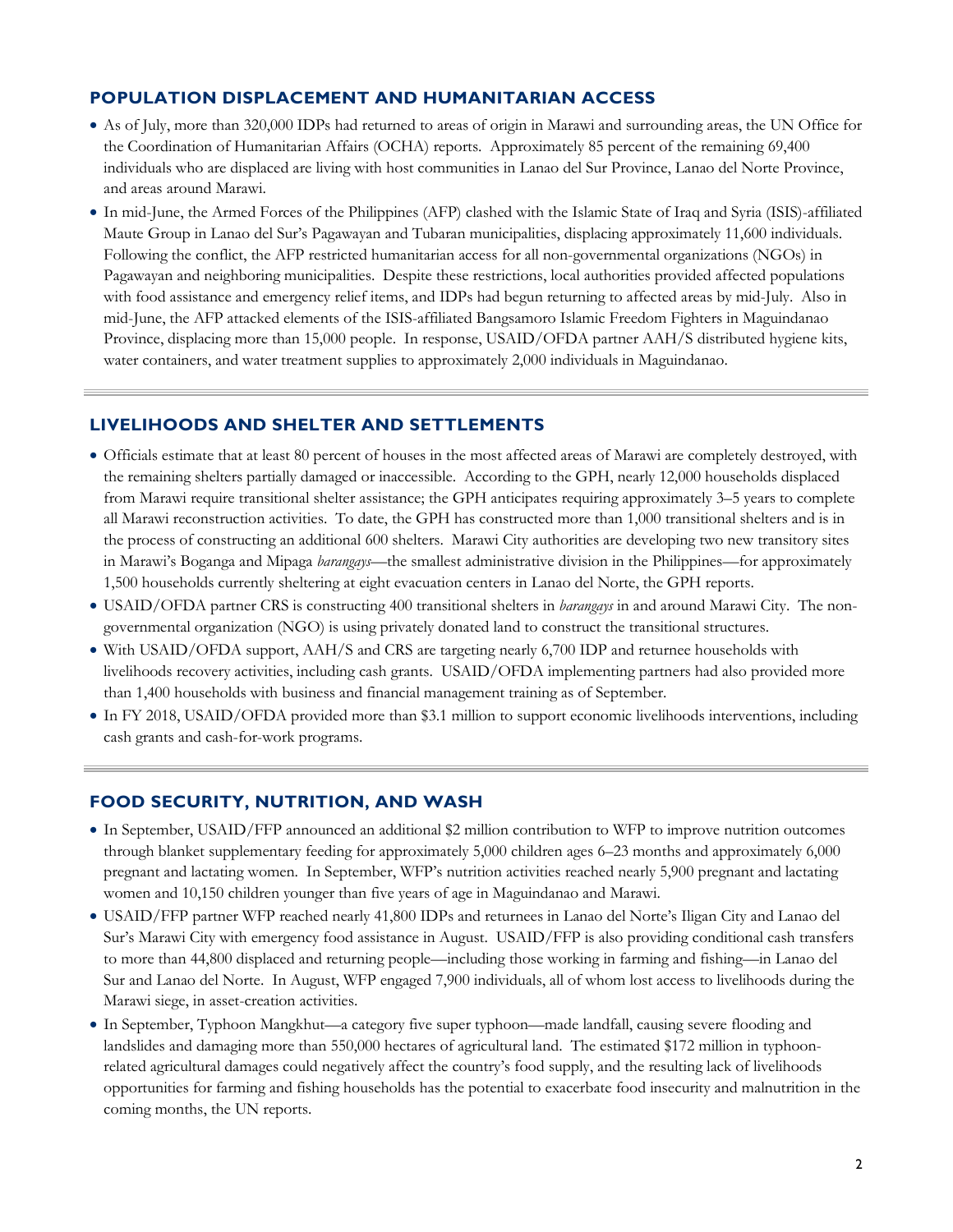- Approximately 4.6 million people reside in typhoon-affected areas in the Philippines, and more than 288,000 people working in the farming and fishing industries were severely affected by Typhoon Mangkhut, according to the UN. USAID/FFP continues to monitor food assistance needs among affected populations, in coordination with humanitarian partners.
- Infrastructure-related challenges are compromising access to safe drinking water in Marawi, according to the International Committee of the Red Cross. In response, USAID/OFDA is supporting AAH/S to conduct daily water treatment and water quality monitoring in coordination with local authorities at Marawi's Bangon pumping station and in transitory IDP sites, supporting improved access to safe drinking water for IDPs. With USAID/OFDA assistance, AAH/S is also transporting an estimated 60,000 liters of water per day to Marawi's Bito Buadi Itowa, Sarimanok, and Songansangon displacement sites.
- Since FY 2017, USAID/OFDA has contributed more than \$2.1 million to support relief actors providing WASH services to populations affected by the Marawi crisis. With USAID/OFDA support, organizations have conducted hygiene trainings, rehabilitated existing water facilities, and transported safe drinking water to vulnerable populations in Marawi.

#### **OTHER HUMANITARIAN ASSISTANCE**

• The UN issued an updated Humanitarian Response Strategy for the Marawi crisis in March 2018, requesting \$61 million for relief and early recovery efforts in Marawi and surrounding areas, an increase of \$44.2 million from the initial appeal. The UN also extended the appeal through December 2018 to address the ongoing humanitarian needs of IDPs in the region. To date, international donors have provided approximately \$14 million—23 percent of the request—toward the appeal, according to OCHA.

### **CONTEXT**

- On May 23, 2017, the GPH launched a military and law enforcement operation against elements of ISIS-affiliated armed groups in Marawi. The ensuing conflict generated significant population displacement from Marawi and related humanitarian needs. Although IDP returns to areas of origin in Marawi began following the GPH declaration of the end of combat operations on October 23, damage and destruction of houses and infrastructure, unexploded ordnance contamination, and humanitarian needs persist.
- Displacement has strained the resources of the GPH and host communities while exacerbating food insecurity and malnutrition levels among vulnerable populations in affected provinces. The GPH and local relief organizations are meeting many of the immediate humanitarian needs, and UN agencies and local and international NGOs are providing additional assistance, including health, shelter, and WASH services.
- On November 9, 2017, U.S. Ambassador to the Philippines Sung Kim redeclared a disaster for FY 2018 due to the ongoing complex emergency in Marawi and neighboring areas.
- USAID/OFDA staff in Bangkok, Thailand; Manila, Philippines; and Washington, D.C., continue to monitor the situation in coordination with USAID/Philippines, the U.S. Embassy in Manila, USAID/FFP, the GPH, and humanitarian actors.